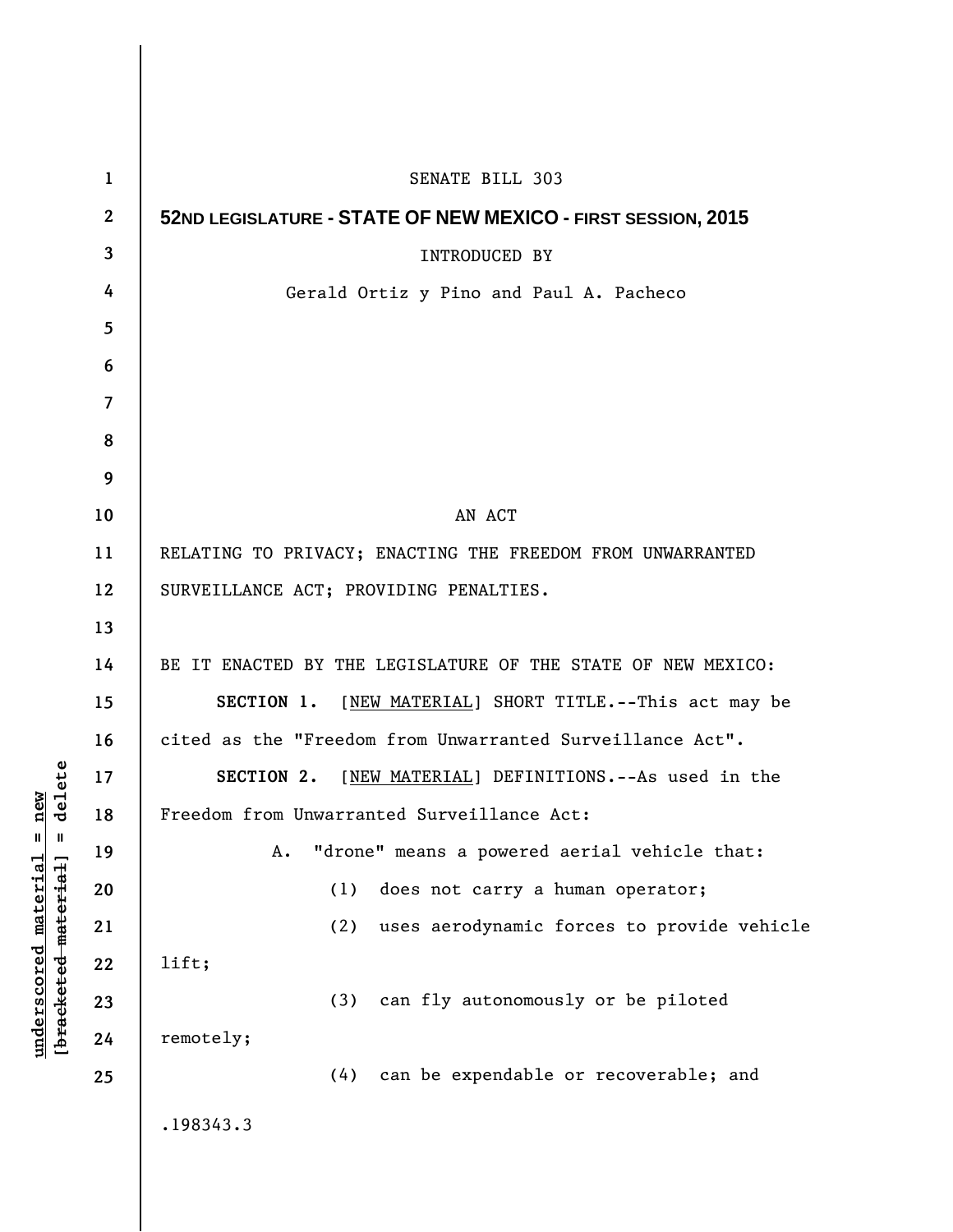**1 2 3 4**  (5) can carry a lethal or non-lethal payload; B. "law enforcement agency" means any federal, state, tribal, county or municipal law enforcement agency in the state; and

**5 6 7**  C. "unmanned aircraft" means aircraft that is operated without the possibility of direct human intervention from within or on the aircraft.

**9 SECTION 3.** [NEW MATERIAL] PROHIBITION AGAINST SURVEILLANCE BY DRONE OR UNMANNED AIRCRAFT.--

A. A person, state agency, law enforcement agency or political subdivision of the state shall not use a drone or unmanned aircraft to gather evidence or other information pertaining to criminal conduct or conduct in violation of a statute or regulation except to the extent authorized in a warrant.

B. A person, state agency or political subdivision of the state shall not use a drone or unmanned aircraft to conduct surveillance of an individual or of property owned by an individual, farm or agricultural operation without the consent of that individual, property owner, farm or agricultural operation.

**SECTION 4.** [NEW MATERIAL] USE OF DRONES OR UNMANNED AIRCRAFT UNDER EXIGENT CIRCUMSTANCES.--The Freedom from Unwarranted Surveillance Act does not prohibit the use of a drone by a law enforcement agency when exigent circumstances .198343.3  $- 2 -$ 

 $\frac{1}{2}$  intereted material = delete **[bracketed material] = delete**  $underscored material = new$ **underscored material = new**

**8** 

**10** 

**11** 

**12** 

**13** 

**14** 

**15** 

**16** 

**17** 

**18** 

**19** 

**20** 

**21** 

**22** 

**23** 

**24** 

**25**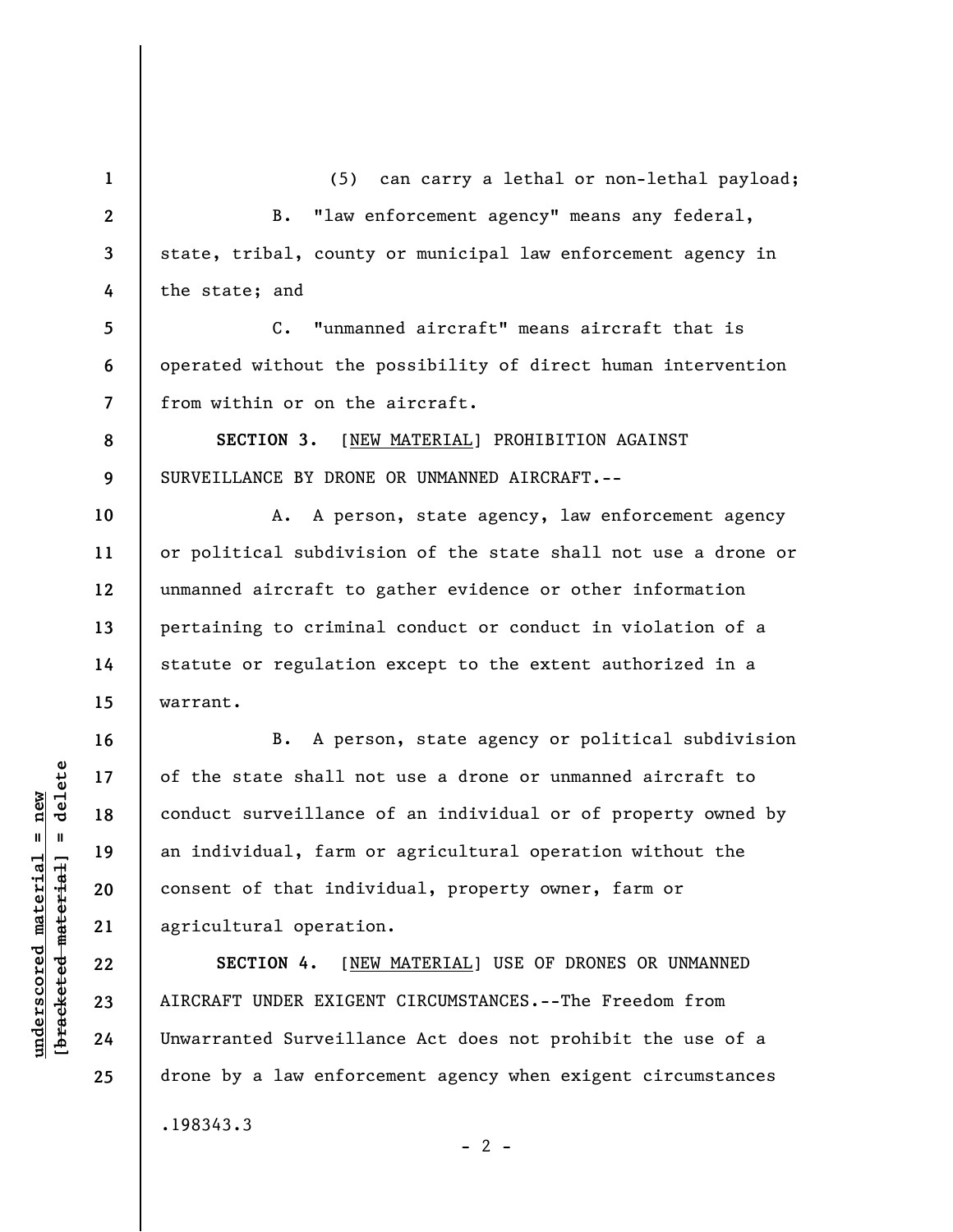**1 2 3 4**  exist. For the purposes of this section, exigent circumstances exist if a law enforcement agency possesses reasonable suspicion that, under particular circumstances, swift action is necessary to prevent imminent danger to life.

**SECTION 5.** [NEW MATERIAL] WARRANTED SURVEILLANCE INFORMATION--CHAIN OF CUSTODY.--Any image, data or other material acquired under the Freedom from Unwarranted Surveillance Act shall be maintained together with a complete and unbroken record of chain of custody.

**10** 

**11** 

**12** 

**13** 

**5** 

**6** 

**7** 

**8** 

**9** 

**SECTION 6.** [NEW MATERIAL] REMEDIES--PENALTIES.--

A. An aggrieved party may in a civil action obtain all appropriate relief to prevent or remedy a violation of the Freedom from Unwarranted Surveillance Act and shall be exempt from prosecution or liability for engaging self-help in removing an offending drone or unmanned aircraft operating in violation of that act.

B. No information obtained or collected in violation of the Freedom from Unwarranted Surveillance Act shall be admissible as evidence in a civil or criminal proceeding in any court of law in the state or in an administrative hearing except to establish a violation of that act.

C. A person who violates Section 3 of the Freedom from Unwarranted Surveillance Act is guilty of a petty misdemeanor and is punishable pursuant to Section 31-19-1 NMSA

.198343.3

**18** 

**19** 

**20** 

**21** 

**22** 

**23** 

**24** 

**25** 

 $-3 -$